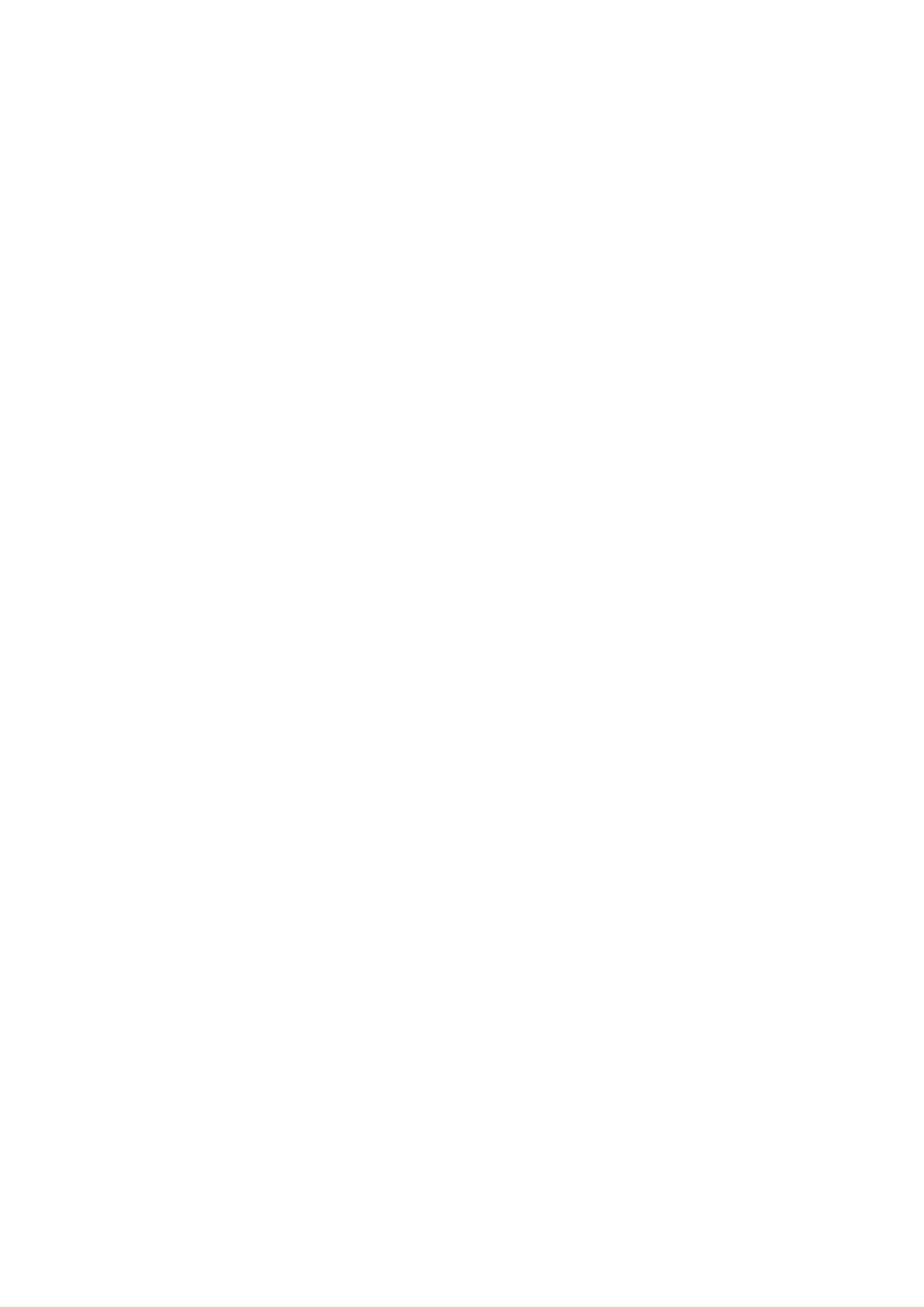## **Contents**

| <b>List of Figures</b><br>Ш |     |           |                                                                                 |                |  |  |  |  |
|-----------------------------|-----|-----------|---------------------------------------------------------------------------------|----------------|--|--|--|--|
| <b>List of Tables</b>       |     |           |                                                                                 |                |  |  |  |  |
| 1                           |     | Oxidation |                                                                                 | 1              |  |  |  |  |
|                             | 1.1 |           |                                                                                 | $\mathbf{1}$   |  |  |  |  |
|                             |     | 1.1.1     |                                                                                 | $\mathbf{1}$   |  |  |  |  |
|                             |     | 1.1.2     |                                                                                 | $\mathbf{1}$   |  |  |  |  |
|                             | 1.2 |           |                                                                                 | $\overline{2}$ |  |  |  |  |
|                             |     | 1.2.1     | Thermal oxidation $\dots \dots \dots \dots \dots \dots \dots \dots \dots \dots$ | $\overline{2}$ |  |  |  |  |
|                             |     | 1.2.2     |                                                                                 | 5              |  |  |  |  |
|                             | 1.3 |           |                                                                                 | 6              |  |  |  |  |
|                             |     | 1.3.1     |                                                                                 | 6              |  |  |  |  |
|                             |     | 1.3.2     |                                                                                 | 6              |  |  |  |  |
|                             |     | 1.3.3     |                                                                                 | 8              |  |  |  |  |
|                             | 1.4 |           |                                                                                 | 8              |  |  |  |  |
|                             |     | 1.4.1     |                                                                                 | 8              |  |  |  |  |
|                             |     | 1.4.2     |                                                                                 | 9              |  |  |  |  |
|                             |     | 1.4.3     |                                                                                 | 10             |  |  |  |  |
|                             |     | 1.4.4     |                                                                                 | 11             |  |  |  |  |
|                             |     |           |                                                                                 |                |  |  |  |  |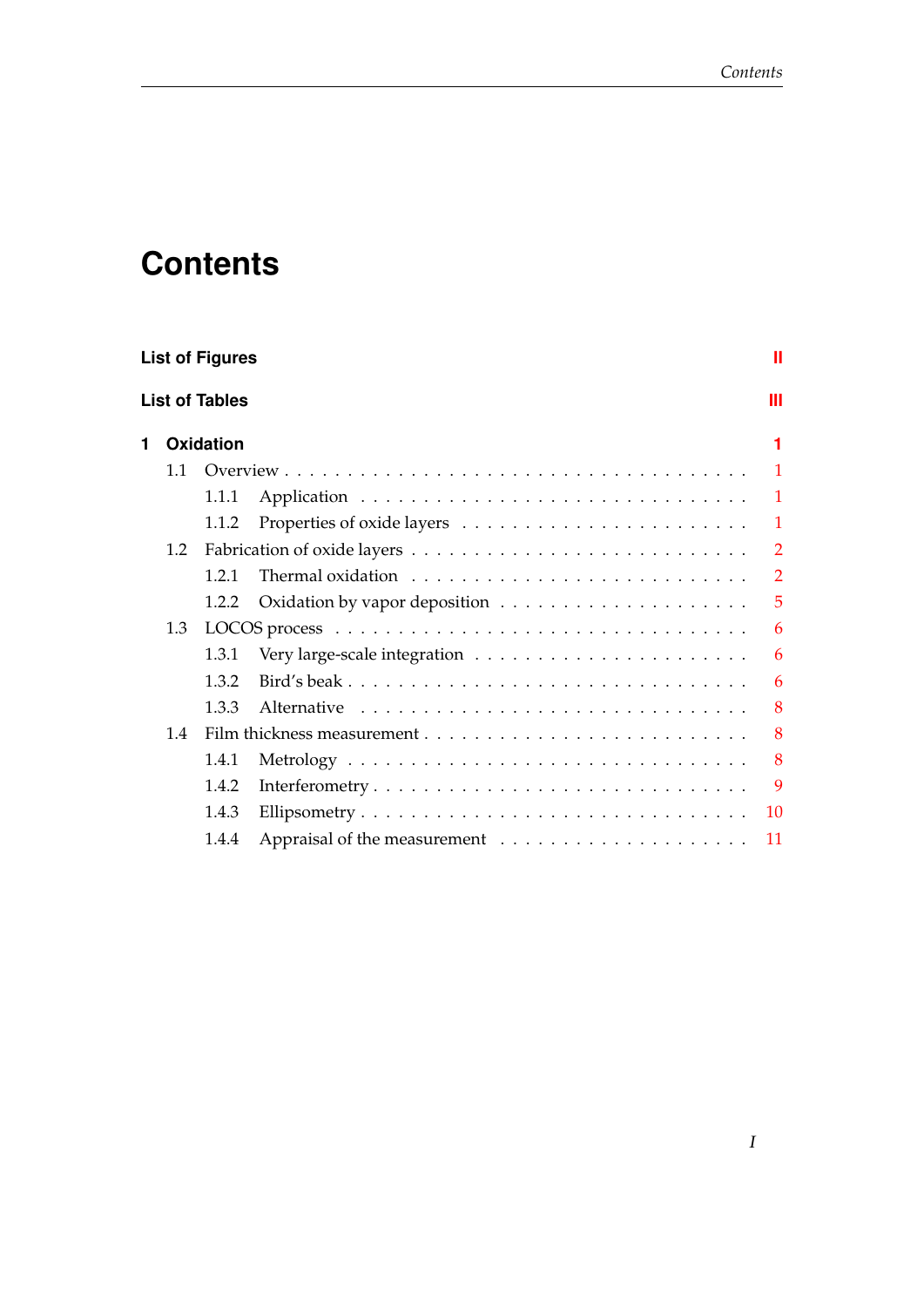# <span id="page-3-0"></span>**List of Figures**

|  | 1.1 Illustration of a furnace for therma oxidation 2<br>1.5 Example of the LOCOS process for lateral isolation of transistors $\ldots$ 8<br>1.6 Interferometry, destructive and constructive superimposition of light- |  |  |
|--|------------------------------------------------------------------------------------------------------------------------------------------------------------------------------------------------------------------------|--|--|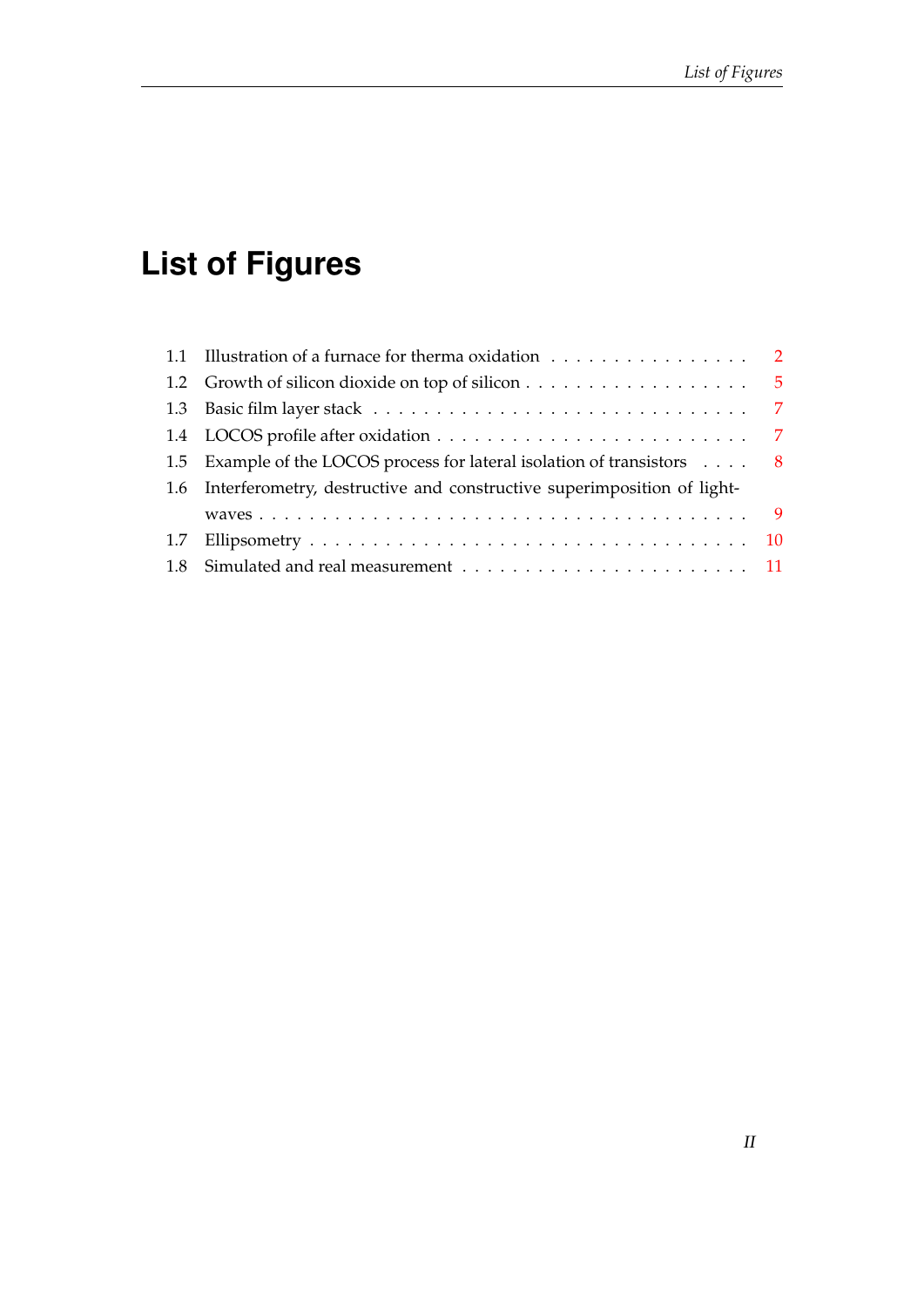## <span id="page-4-0"></span>**List of Tables**

1.1 Comparison of the growth rate of wet and dry oxidation of silicon . . . . [3](#page-7-0)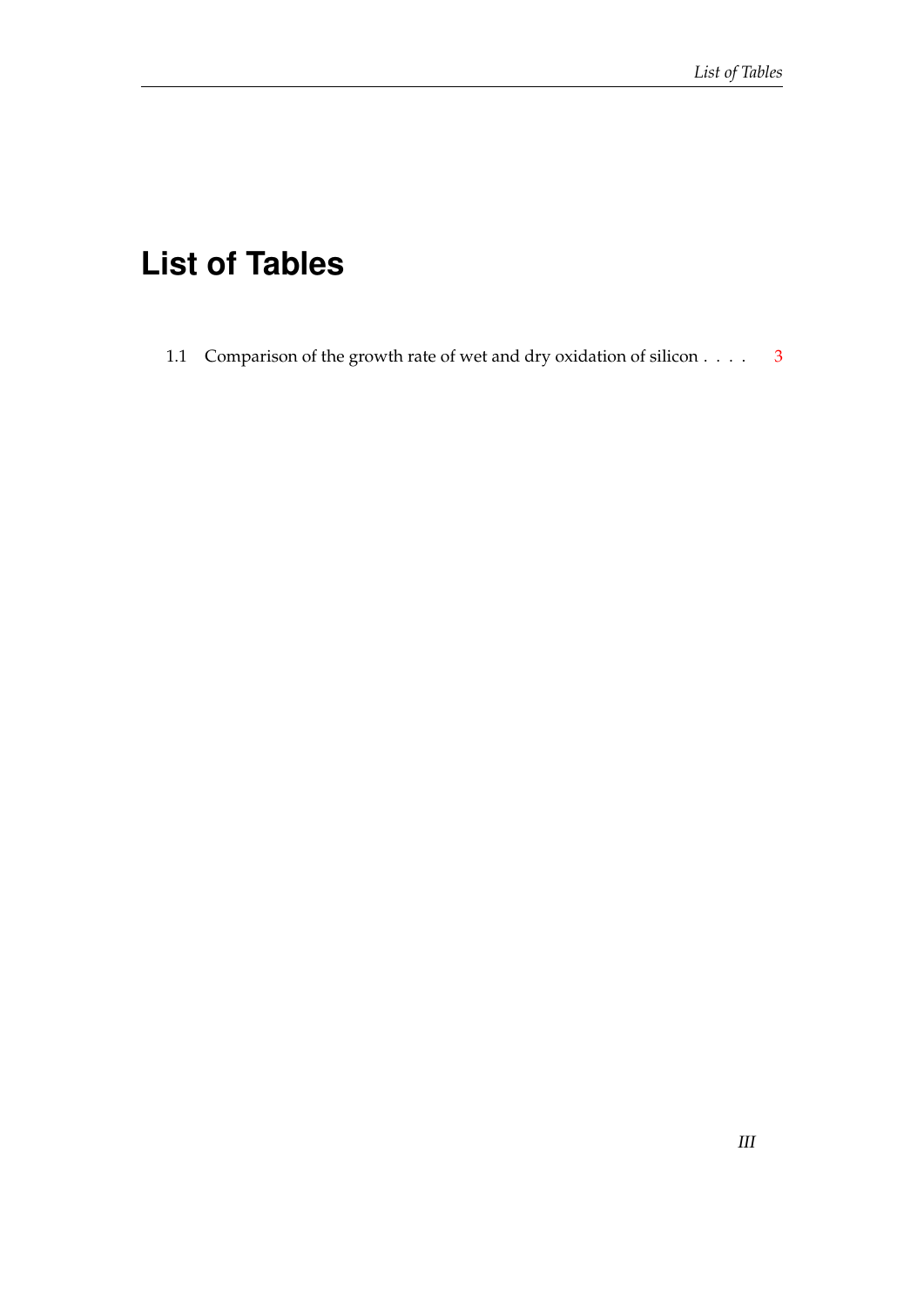## <span id="page-5-0"></span>**1 Oxidation**

### <span id="page-5-1"></span>**1.1 Overview**

#### <span id="page-5-2"></span>**1.1.1 Application**

Oxides in semiconductor industry are used for multiple reasons:

- isolation (interlayer dielectric, ...)
- scatter oxide (ion implantation)
- adaption layers (locos technology, ...)
- planarization (edge rounding, ...)
- mask layer (diffusion, ...)
- alignment marks (lithography)
- cover layer (to prevent corrosion, ...)

#### <span id="page-5-3"></span>**1.1.2 Properties of oxide layers**

In combination with silicon, oxide appears as silicon dioxide  $\mathrm{SiO}_2$ . It can be deposited in very thin, electric stable, and uniform layers.

Silicon dioxide, or just dioxide, is very resistant and can only be etched by hydrofluoric acid HF. Water or other acids don't affect oxide; because of metal ions, alkaline lye (KOH, NaOH) can't be used (both KOH and NaOH in contrast are important for anisotropic wet etch in micromechanics). The chemical reaction of dioxide and HF is as follows: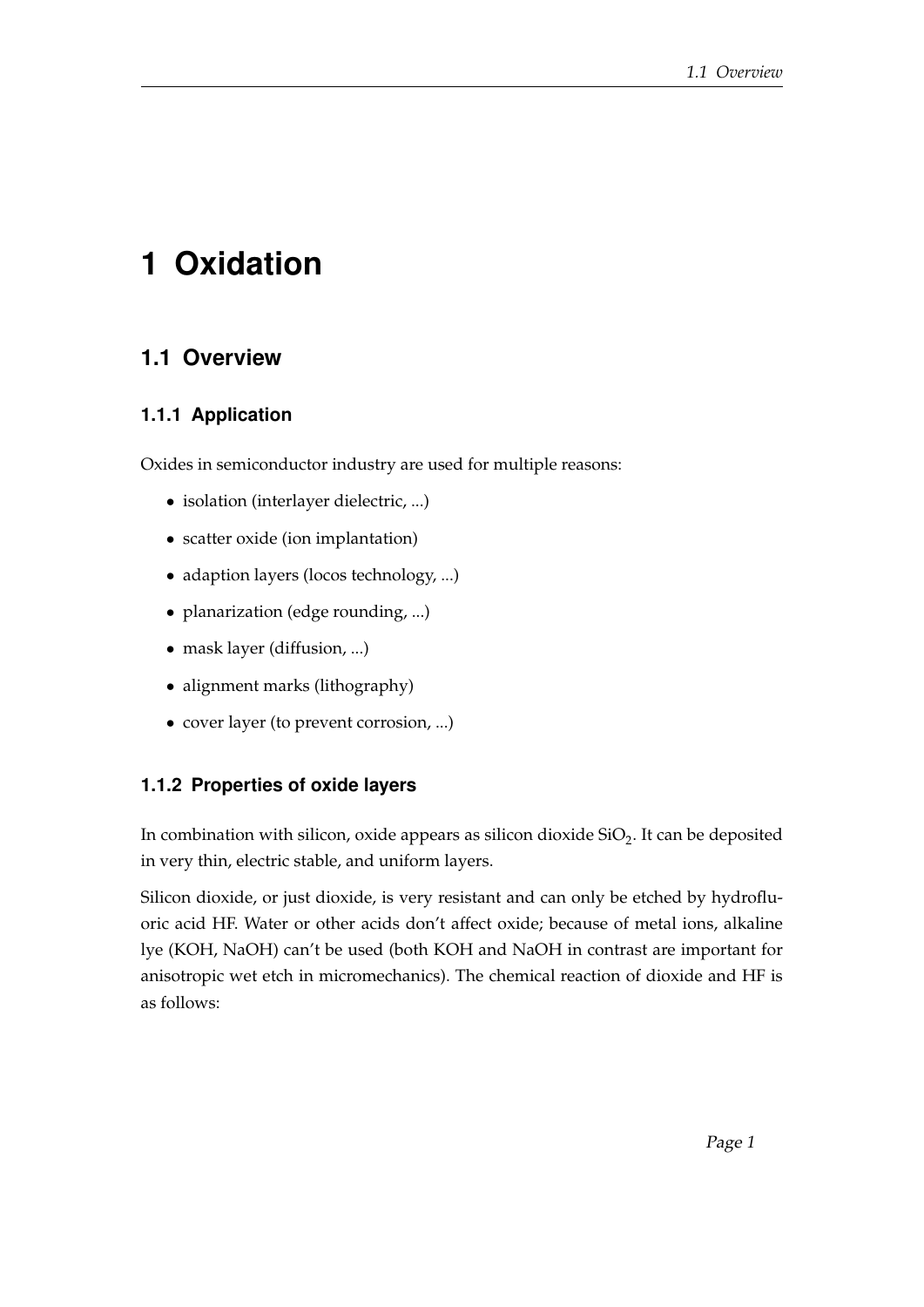$$
SiO_2 + 6\,\mathrm{HF} \longrightarrow \mathrm{H_2SiF_6} + 2\,\mathrm{H_2O}
$$

Beside this, oxide is applicable for integrated circuits because it meets the electric requirements (e.g. gate oxide, interlayer dielectric, field oxide).

#### <span id="page-6-0"></span>**1.2 Fabrication of oxide layers**

#### <span id="page-6-1"></span>**1.2.1 Thermal oxidation**

#### **Abstract:**

In thermal oxidation, silicon wafers are oxidized in furnaces at about 1000 ◦C. The furnaces consist of a quartz tube in which the wafers are placed on a carrier made of quartz glass. For heating there are several heating zones and for chemical supply multiple pipes. Quartz glass has a very high melting point (above 1500 ◦C) and thus is applicable for high temperature processes. To avoid cracks or warping, the quartz tube is heatened slowly (e.g. +10  $\degree$ C per minute). The tempering of the tube can be done very accurate via individual heating zones.

<span id="page-6-2"></span>

Fig. 1.1: Illustration of a furnace for therma oxidation

The oxygen is led to the wafers in gaseous state and reacts at the wafer surface to form silicon dioxide. A film of glass with amorphous structure is formed. Depending on the gases different oxidations occur (a thermal oxidation has to take place on a bare silicon surface). The thermal oxidation can be devided into the dry and wet oxidation, while the latter can be devided anew into the wet oxidation and the  $H_2-O_2$  combustion.

#### **Dry oxidation:**

The oxidation takes place under pure oxygen atmosphere. The silicon and oxide react to form silicon dioxide: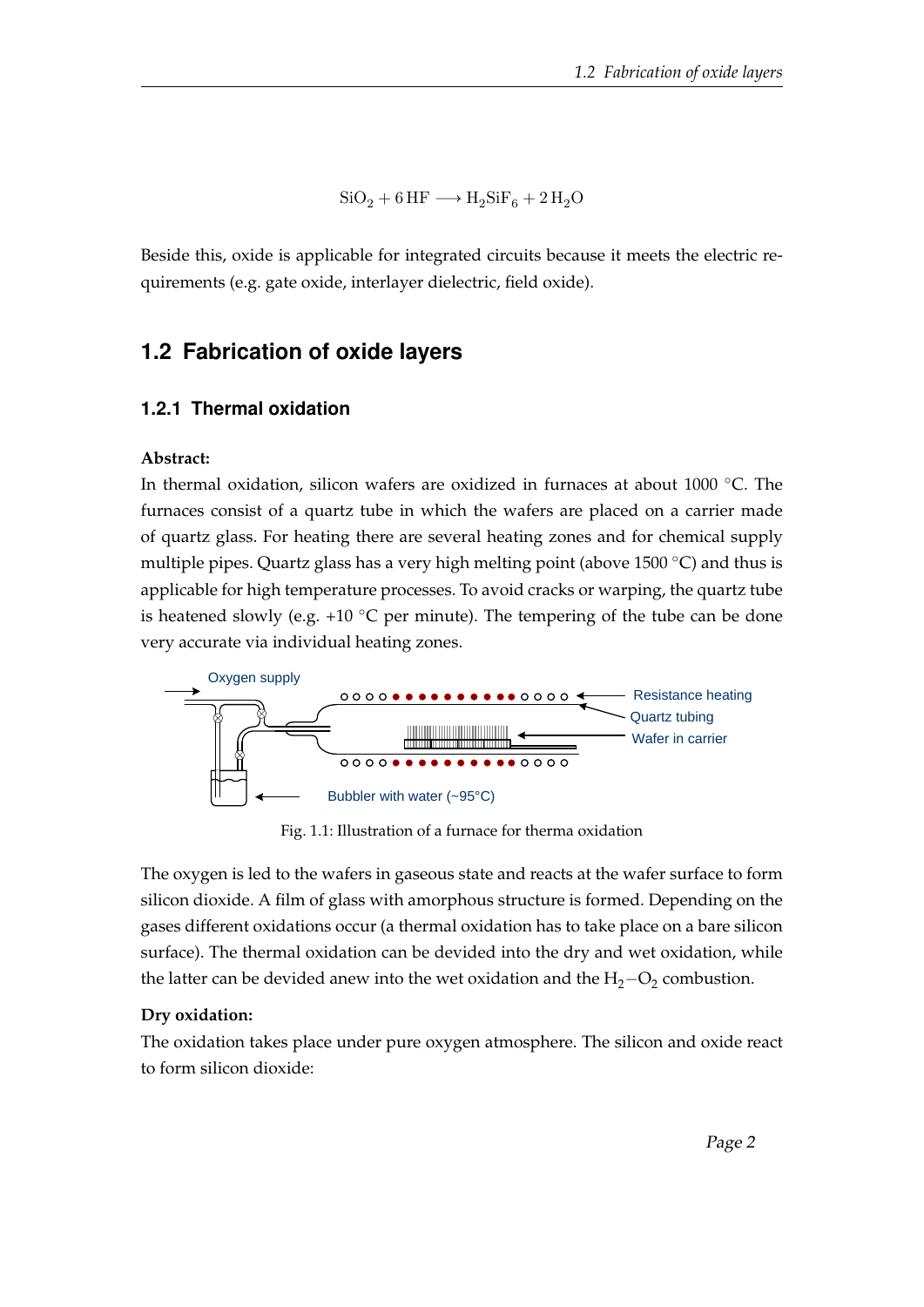$$
Si + O_2 \longrightarrow SiO_2
$$

This process is done at 1000 to 1200 °C actually. To create a very thin and stable oxide the process can be done at even lower temperatures of about 800 ◦C.

Characteristic of the dry oxidation:

- slow growth of oxide
- high density
- high breakdown voltage

#### **Wet oxidation:**

In wet thermal oxidation, the oxygen is led through a bubbler vessel filled with heated water (about 95 $\degree$ C), so that in addition to oxygen water is present in the quartz tube as steam. The oxidation is given by:

$$
\mathrm{Si} + 2\,\mathrm{H}_2\mathrm{O} \longrightarrow \mathrm{SiO}_2 + 2\,\mathrm{H}_2
$$

This process is done by 900 to 1000 ℃. The characteristics if wet thermal oxidation are:

- fast growth even on low temperatures
- <span id="page-7-0"></span>• less quality than dry oxides

|                  | Temperature Dry oxidation Wet oxidation |                    |
|------------------|-----------------------------------------|--------------------|
| 900 °C           | $19 \text{ nm/h}$                       | $100 \text{ nm/h}$ |
| 1000 °C          | $50 \text{ nm/h}$                       | $400 \text{ nm/h}$ |
| $1100\text{ °C}$ | $120 \text{ nm/h}$                      | $630 \text{ nm/h}$ |

Tab. 1.1: Comparison of the growth rate of wet and dry oxidation of silicon

#### **H2O<sup>2</sup> combustion:**

In the  $\rm H_2O_2$  combustion, pure hydrogen is added to oxygen. The gases are led into the quartz tube and burned in a cold combustion at above 500 ◦C to avoid Knallgas reaction. This process allows the fabrication of fast growing and only low impurified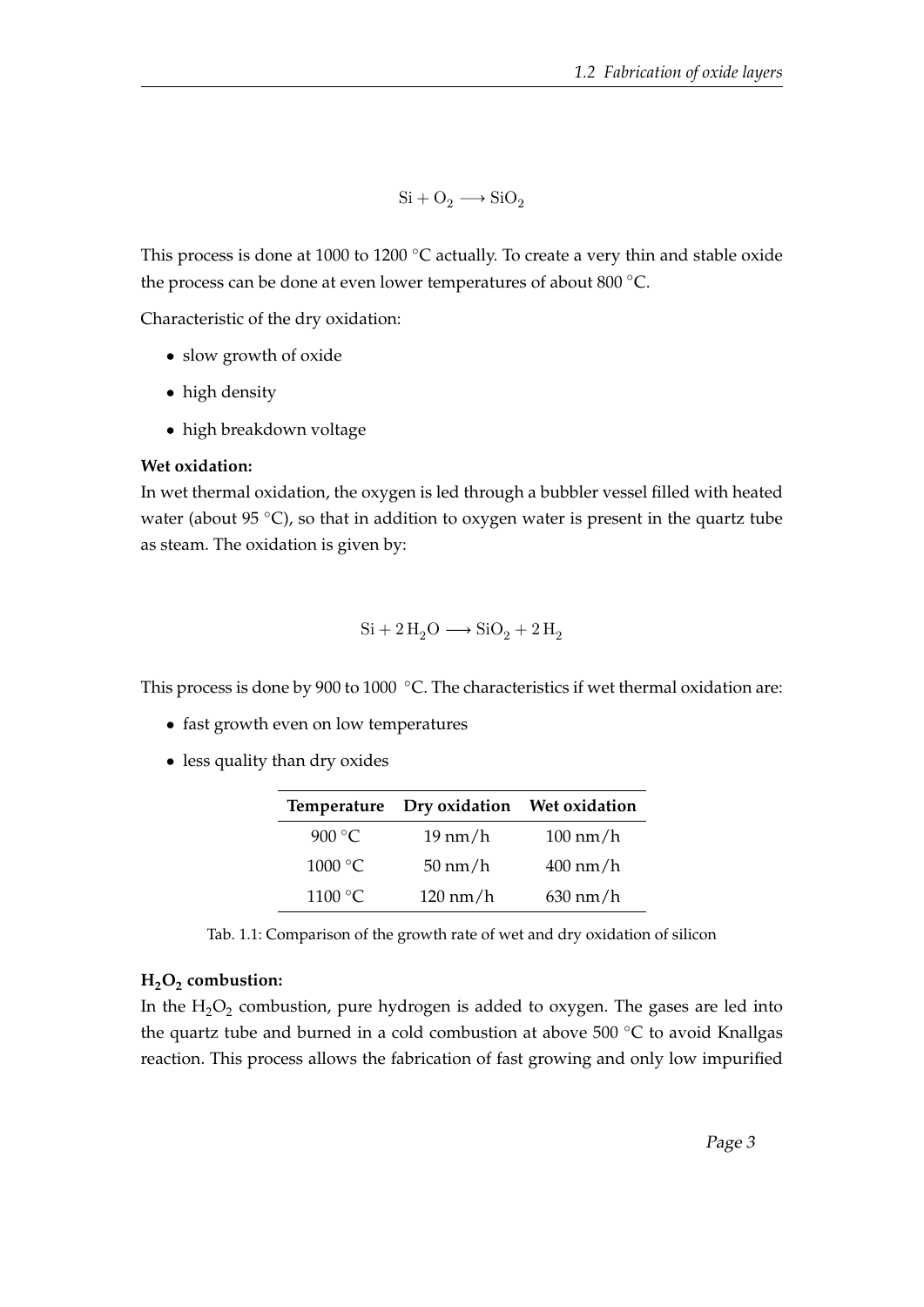films, so that thick oxide layers as well as thin films at moderate temperatures (900  $\degree$ C) can be procuded. The low temperature also allows fabrication of wafers which were alread doped.

In all thermal oxidation processes, the growth rate on (111) substrates is higher than on (100) substrates. In addition dopants inside the substrate increase the growth rate by far.

#### **Process flow of the oxidation:**

In the beginning, the oxygen and silicon react to form silicon dioxide. Now the oxide layer at the surface has to be surpassed by other oxygen atoms which have to diffuse through the dioxide layer to react with the silicon crystal beneath. For this reason the growth rate primarily depends on the reaction time of oxygen and silicon, while at a certain thickness the oxidation rate is mainly determined by the velocity of diffusion of the oxygen through the silicon dioxide. With increasing thickness of the dioxide the growth rate decreases. Since the layer is amorphous, not all bonds in the silicon dioxide are intact. Partial there are dangling bonds (free electrons and holes) at the interface of silicon and SiO2, and therefore there is a slightly positively charged zone at the interface. Since this charges affect the integrated circuit in a negativ manner, one tries to reduce this charges. This can be done with a higher tenmperature during oxidation or by using the wet oxidation which causes only a light charge. Of course wet and dry oxidation can not be exchanged arbitrarily, since electrical properties of gate oxides for example can only be fulfilled by oxides grwon in dry processes.

#### **Segregation:**

In thermal oxidation with silicon, the silicon reacts with oxygen to form silicon dioxide. The ratio of the grown oxide layer and of used up silicon is 2.27, which means that the dioxide is growing into the silicon substrate by 45 % of the total thickness of the dioxide.

Dopants which exist within the substrate can be accumulated in the oxide or in the silicon as well. This depends on the solubility of the dopants which can be higher in silicon (e.g. phosphorus) or in silicon dioxide (e.g. boron). The behavior can be calculated as follows, <em>k</em> is the coefficient of segregation:

$$
k = \frac{Solubility\ of\ the\ dopant\ in\ silicon}{Solubility\ of\ the\ dopant\ in\ SiO_2}
$$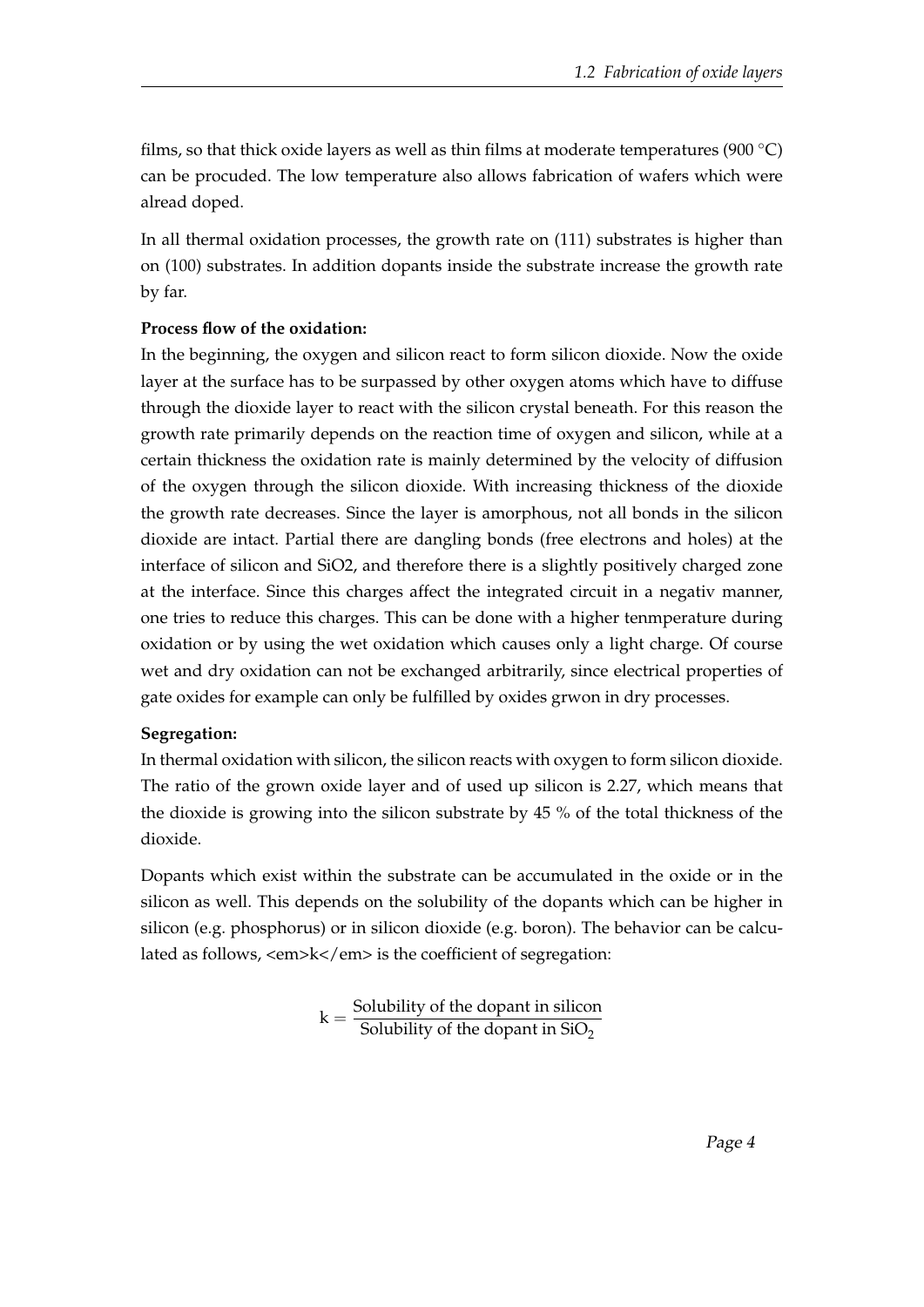<span id="page-9-1"></span>

Fig. 1.2: Growth of silicon dioxide on top of silicon

If k is greater than 1 the dopants accumulate at the surface of the substrate, if k is less than 1 the dopants accumulate in the silicon dioxide.

#### <span id="page-9-0"></span>**1.2.2 Oxidation by vapor deposition**

In thermal oxidation silicon is used up to form oxide. If the silicon surface is covered by other films, the oxide layer has to be created in deposition processes since thermal oxidation needs a bare silicon surface in either case. In deposition processes, oxygen and silicon are added in gaseous states. There are two important processes for oxidation by vapor deposition: the silane pyrolysis and the TEOS deposition. A detailed description of these processes can be found in the chapter deposition.

#### **Silane pyrolysis:**

Pyrolysis means a cleavage of chemical compounds - in this case the gas silane SiH<sup>4</sup> and highly purified oxygen  $\mathrm{O}_2$  - by heat. Since the toxic silane tends to self-ignition at ambient air above a concentration of 3 % it has to be delutet with nitrogen or argon below 2 %. At about 400 ◦C silane reacts with oxygen to form silicon dioxide and hydrogen which is exhausted:

$$
\textrm{SiH}_4 + \textrm{O}_2 \longrightarrow \textrm{SiO}_2 + 2 \,\textrm{H}_2
$$

The quality of the dioxide is low, as an alternative a high frequency stimulation at 300  $\degree$ C can be used. Thus a slightly stabilized oxide is generated.

#### **TEOS deposition:**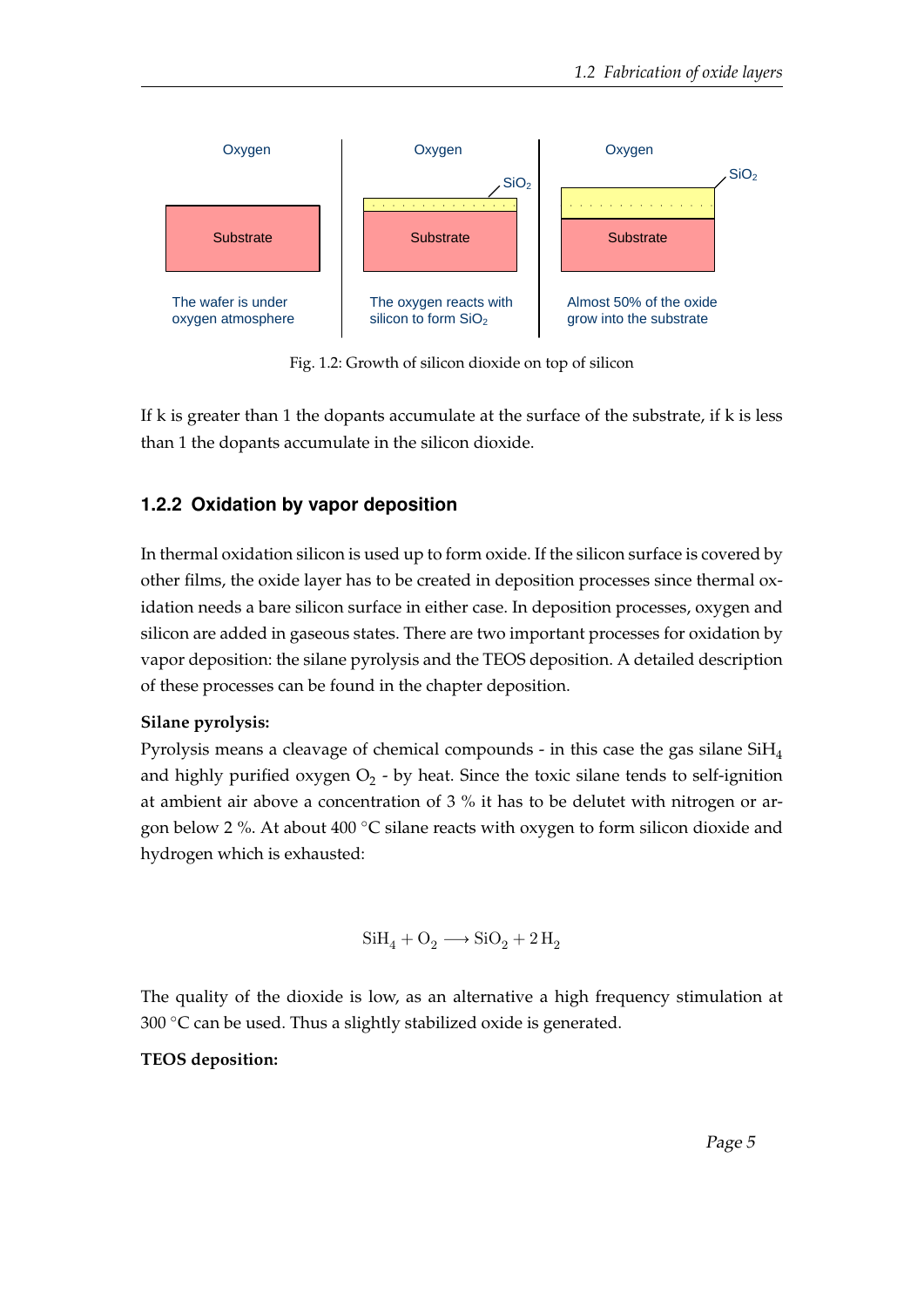The liquid TEOS ( $SiO_4C_8H_{20}$ ) which is used in this process contains the required elements silicon and oxygen. Under a vacuum the liquid transforms into gas and is led into a tempered quartz tube with the wafers at about 750  $\degree$ C where it is cleaved.

 $SiO_4C_8H_{20} \longrightarrow SiO_2 + by products$ 

The silicon dioxide deposits on the wafer, byproducts (like  $H_2O$  in gaseous state) are exhausted. The uniformity of this oxide layer depends on the pressure and the process temperature. The film has a high electric strength and is very pure.

### <span id="page-10-0"></span>**1.3 LOCOS process**

#### <span id="page-10-1"></span>**1.3.1 Very large-scale integration**

In microfabrication structures are created with photolithography and etch processes. Thus steps are generated on which photoresist can accumulate and reduce the resolving capacity. Due to isotropic etch processes, the resist masks have to be adjusted to ensure the correct size of transfered structures.

At those steps also difficulties during metallization can occur, since conductors are narrowed, and therefore damage due to electromigration is the consequence.

To realize high packing density, in other words to create many devices next to each other in an area as small as possible, steps and other uneven surfaces have to be avoided. This can be done with the LOCOS process: short for LOCal Oxidation of Silicon.

#### <span id="page-10-2"></span>**1.3.2 Bird's beak**

The LOCOS process utilizes the different rates of oxidation of silicon and silicon nitride, which is used for local masking.

The silicon nitride masks regions where no oxidation should occur, the oxide only growths on the bare silicon. Since silicon and silicon nitride have different coefficients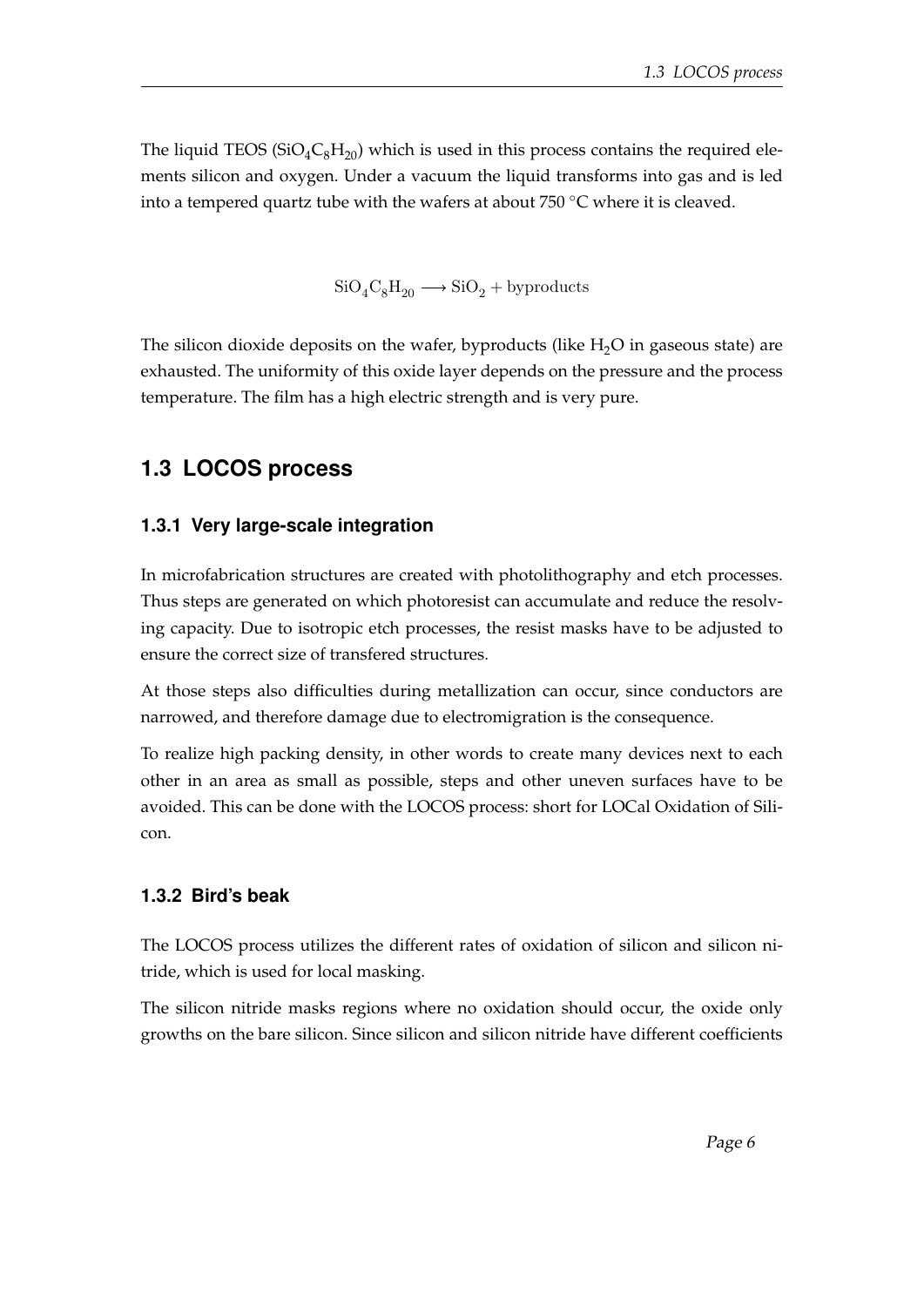<span id="page-11-0"></span>of thermal expansion, a thin oxide layer - the pad oxide - is deposited between the silicon and the silicon nitride to prevent strain due to temperature changes.



Fig. 1.3: Basic film layer stack

For lateral isolation of transistors, a so-called field oxide (FOX) is deposited on the bare silicon surface. While the oxidation on the bare silicon takes place, the pad oxide causes a lateral diffusion of oxide beneath the silicon nitride and thus a slight growth of oxide at the edge of the nitride mask. This extension has the shape of a bird's beak whose length depends on the length of the oxidation process and the thickness of the pad oxide and the nitride as well.

<span id="page-11-1"></span>

Fig. 1.4: LOCOS profile after oxidation

Beside this effect, the white ribbon or kooi effect can occur during wet oxidation processes. Thereby nitride of the masking and hydrogen used for the wet oxidation react to form ammonia NH3 which can diffuse to the silicon surface and cause a nitridation.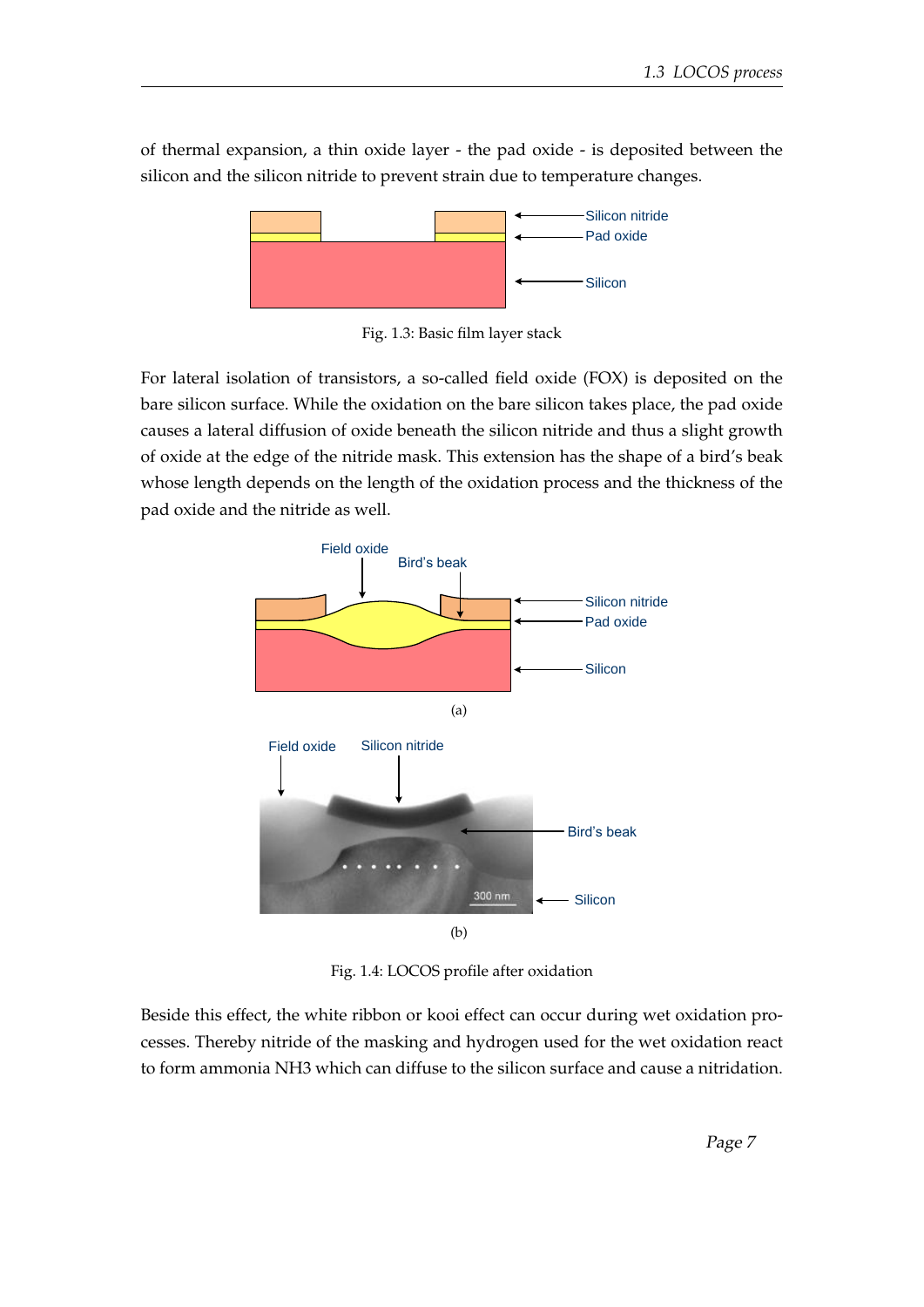This nitride has to be removed before the gate oxide is deposited because it acts as a masking and prevents oxide growth.

Despite this negative effects, the LOCOS process is an appropriate method to facilitate very large-scale integration. In addition, due to the better uniformity without steps and edges as occur on etched structures, the resolving capacity is improved. The field oxide can be etched back slightly, thus the deposited oxide is removed a bit but the length of the bird's beak is decreased and therefore the surface is even more flattened. This is called fully recessed LOCOS.

<span id="page-12-3"></span>

Fig. 1.5: Example of the LOCOS process for lateral isolation of transistors

#### <span id="page-12-0"></span>**1.3.3 Alternative**

Instead of the local oxidation in modern processes trenches are etched into the silicon substrate and filled with an oxide film to insulate adjacent devices. This so called shallow trench isolation (STI) requires much less space than the locos process, however, more process steps have to be done. Since the trenches are used to isolate transistors the STI process is one of the first process in wafer fabrication. Besides the shallow trench isolation there is a deep trench isolation which is mainly used for anlog devices.

In the 45 nm technology node the trenches for STI are about 100 nm (SOI) or 300 nm (bulk) respectively.

### <span id="page-12-1"></span>**1.4 Film thickness measurement**

#### <span id="page-12-2"></span>**1.4.1 Metrology**

Oxide layers are transparent films. If light is irradiated onto the wafer and reflected, various properties of the light wave are changed which can be detected with metering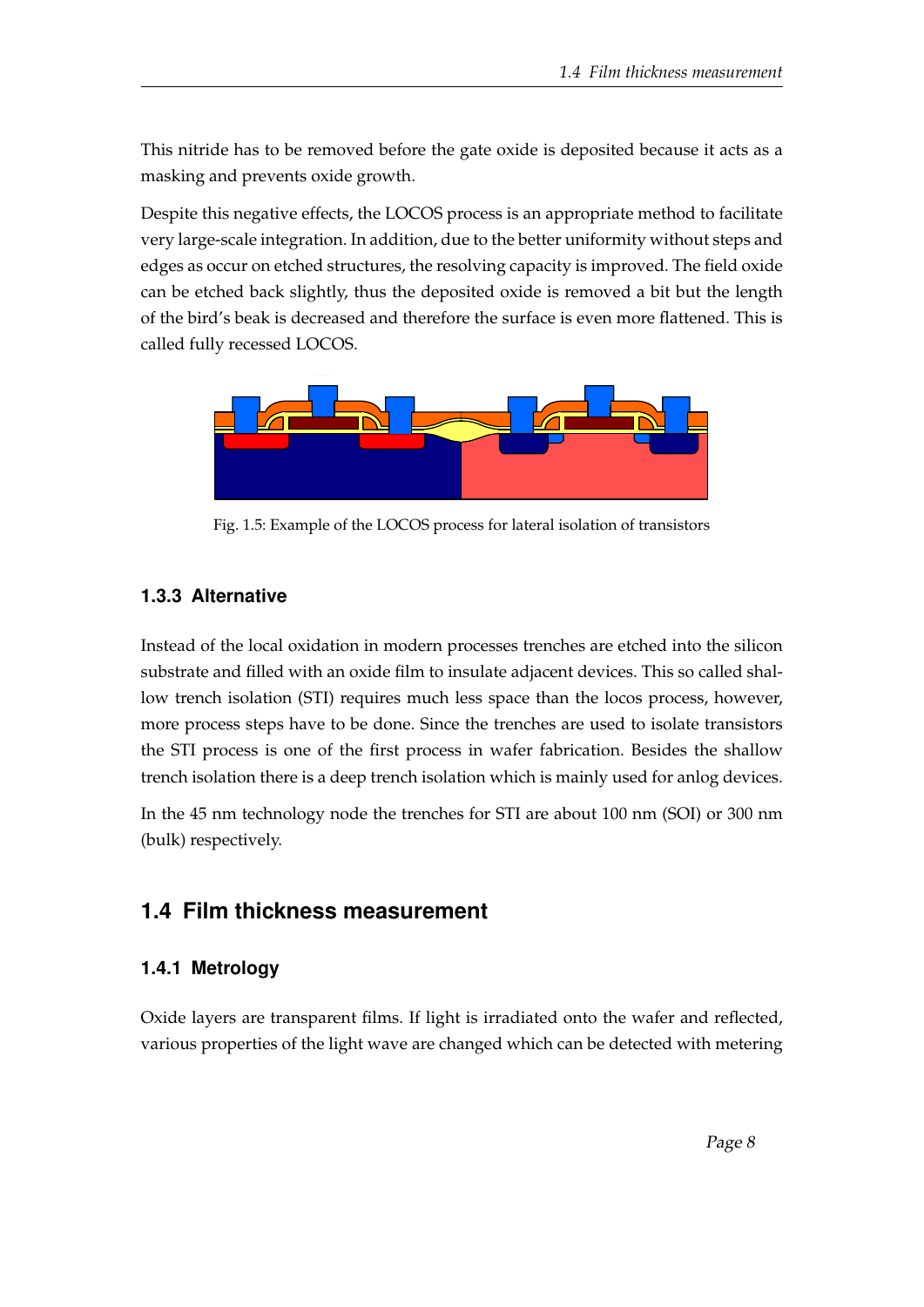devices. If there are multiple layers stacked on each other they must differ in optical properties to allow a determination of the materials.

To monitor the film thickness across the wafer, several measuring points are quantified (e.g. 5 points on 150 mm, 9 points on 200 mm, 13 on 300 mm wafers). Thereby not only the absolute thickness is relevant but also the uniformity across the wafer, because the uniformity is important in subsequent processes. If the deposited layer is too thick or too thin material has to be removed (e.g. by etching) or deposited again.

#### <span id="page-13-0"></span>**1.4.2 Interferometry**

If light waves interfere with each other the individual waves can be amplified, weakened or annihilated. This phenomenon can be used in semiconductor industry for measuring translucent films.

<span id="page-13-3"></span><span id="page-13-2"></span><span id="page-13-1"></span>

Fig. 1.6: [\(a\)](#page-13-2) Interferometry, [\(b\)](#page-13-3) destructive and constructive superimposition of lightwaves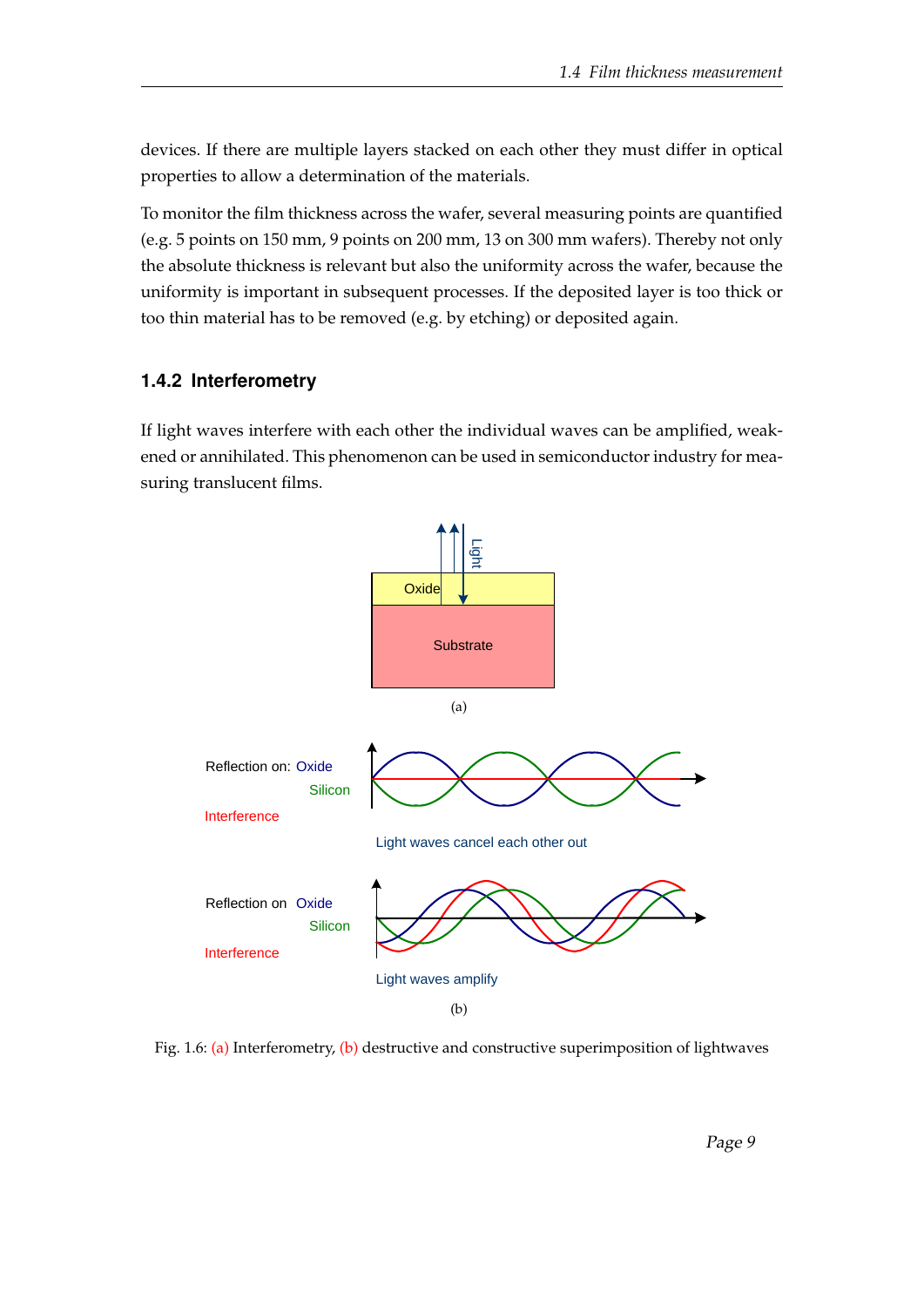If light is irradiated onto a wafer some beams of light are reflected on top of it and some penetrate into the film. The latter will be reflected on bottom of this layer or penetrate into another layer beneath and so on.

A range of different wavelengths is irradiated onto the wafer and depending on the film thickness of the radiographed layer, the light waves interefere in different ways. Thus results in characteristic interference. A photometer can analyze the reflected light and calculate the film's thickness.

Interferometry can be used on films which are thicker than one fourth of the irradiated light.

#### <span id="page-14-0"></span>**1.4.3 Ellipsometry**

<span id="page-14-1"></span>Ellipsometry is the determination of the optical polarization of light. In metrology for example linear polarized light is irradiated in a fixed angle onto the wafer.



Radiated light is reflected and refracted, also the polarization changes

Fig. 1.7: Ellipsometry

During reflection of light on top of the wafer or on interfaces of two layers, the light's polarization is changed. This change can be detected with an analyzer. By use of known optical properties of the film (e.g. angle of refraction, absorbance), of the light and of the polarization as well, the film thickness can be calculated.

In contrast to the interferometry, elliptical measurements can be used for films with a thickness less than one fourth of the irradiated light.